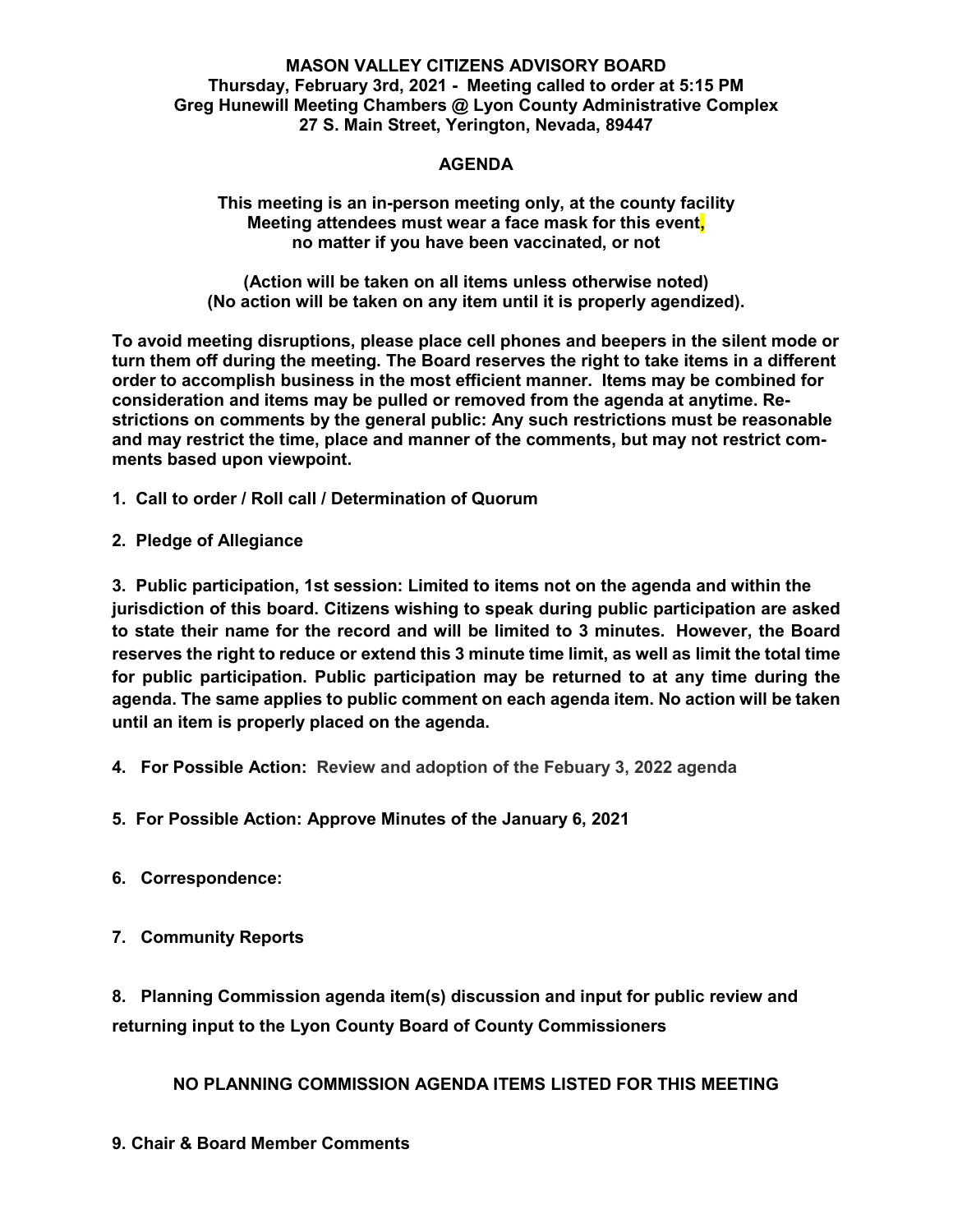**10. Public participation, 2nd session: Limited to items not on the agenda and within the jurisdiction of this board. Citizens wishing to speak during public participation are asked to state their name for the record and will be limited to 3 minutes. However, the Board reserves the right to reduce or extend this 3 minute time limit, as well as limit the total time for public participation. Public participation may be returned to at any time during the agenda. The same applies to public comment on each agenda item. No action will be taken until an item is properly placed on the agenda.**

### **11. Adjourn**

**This agenda has been posted in accordance with the open meeting law at the Lyon County Administrative Complex, and on the Lyon County website listed just below.**

**Agenda and Backup Materials are Available online at [www.lyon-county.org,](http://www.lyon-county.org/) at "Agendas"**

# **This agenda has been submitted for posting on January 26, 2022 @ 10:32AM**

**Citizen Advisory Boards are established by the Lyon County Commission to represent residents of Lyon County in designated geographical areas. Citizen Advisory Boards provide information and recommendations to the Lyon County Commission and to other appointed Lyon County boards and commissions within their respective geographic area of responsibility,**

**Citizen Advisory Boards**

 $\Box$  Provide advice on land use, services, budget, taxes and other matters;  $\Box$  Represent the views and concerns of citizens in a fair and equitable manner; □ Serve as a liaison between the citizens of Lyon County and the County Commission**ers; and,**

 $\Box$  Disseminate information to the citizens on issues of concern

**An application can be obtained online at<http://www.lyon-county.org/868/Citizen-Advisory> Boards. Forfurther information on the above boards, please contact Erin Lopez at (775) 463-6531 or via emailelopez@lyon-county.org.**

> **Public Notice LYON COUNTY OPEN BOARD POSITIONS**

 CENTRAL LYON COUNTY PARK ADVISORY BOARD DAYTON VALLEY FAIRGROUNDS EVE**NTS CENTER ADVISORY BOARD** □ DEBT MANAGEMENT COMMISSION LIBRARY BOARD OF TRUSTEES □ MOUND HOUSE ADVISORY BOARD ROOM TAX BOARD □ SILVER CITY ADVISORY BOARD □ SMITH VALLEY ADVISORY BOARD SMITH VALLEY PARKS **& RECREATION BOARD** □ STAGECOACH ADVISORY BOARD